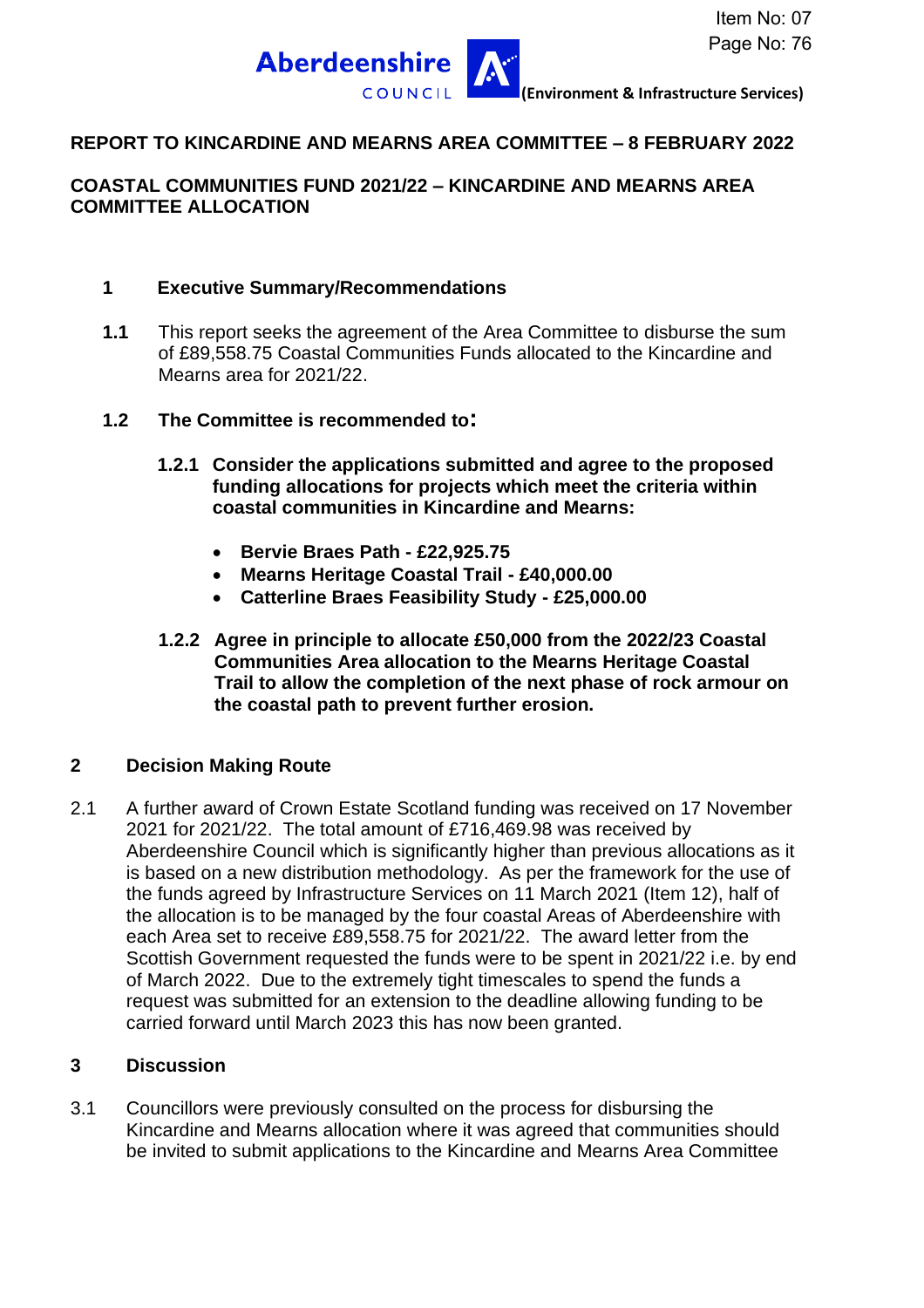where applications would be scrutinised and funds allocated to those most closely meeting the funding criteria.

- 3.2 Three applications have been received with a total value of £87,925.75. The project to upgrade the Bervie Braes path can be completed by the end of March 2022 whilst the Bervie Braes are closed to traffic thus avoiding any further road closures. The other two projects will be undertaken over the Summer months and completed before the Winter of 2022.
- 3.3 One of the benefits of being granted an annual allocation from the Scottish Government is the ability to plan ahead and support larger projects which can make a real difference in our communities. Due to the often short timescales given by the Scottish Government in awarding our funding, it is not always possible for groups to be able to undertake coastal projects over the winter months. Therefore, to allow MERCHAT to be able to undertake the completion of the coastal protection works by installing gabions along two sections of the Johnshaven coastline, the Committee are being requested to agree in principle to award a further £50,000 from the 2022/23 allocation thus allowing the group to plan ahead and seek all the necessary permissions so that they can be ready to undertake the works as soon as the grant from the Scottish Government is confirmed which will hopefully allow the project to start before the end of the summer period.
- 3.4 Details of the applications received are provided and the Area Committee is asked to consider the projects against the criteria (Appendix 2) and disbursement of the funds available: -
	- **Bervie Braes Path, Stonehaven – total project cost £32,325.75** The sign posted path leading from the harbour up onto Bervie Braes and onwards to Dunnottar Castle has been badly impacted by severe storms over recent years and is in urgent need of repair and upgrade with the addition of a handrail to assist walkers in tackling the steep hill. Council Officers have been working in partnership with Stonehaven Town Partnership(STP) to raise funding to undertake the works. The Roads Service has allocated £7,900 in their 2021/22 budget and STP were successful in securing £1,500 from Paths for All. An application was submitted to the Aberdeenshire Coastal Communities Challenge Fund 2021/22 but was unsuccessful due to the tight timescale for applications and the difficulty in obtaining sufficient quotes from contractors at the time. The Roads Service has since obtained 3 quotes and selected a preferred contractor to undertake the works. Thus leaving a balance of £22,925.75 still required to allow this project to proceed before the start of the busy tourist season. This path has been well used by both locals and visitors as a short route up to the War Memorial and Dunnottar Castle, however, only the very able are currently able to negotiate the current tricky ground conditions. The upgrade of this path will build on the work to replace the wooden boardwalk and installation of additional signage linking the coastal path from Cowie village along the seafront and up to Dunnottar Castle.

The work will involve cleaning the linear drain that runs the length of the footpath, installing a kee-clamp handrail along the full length of the footway,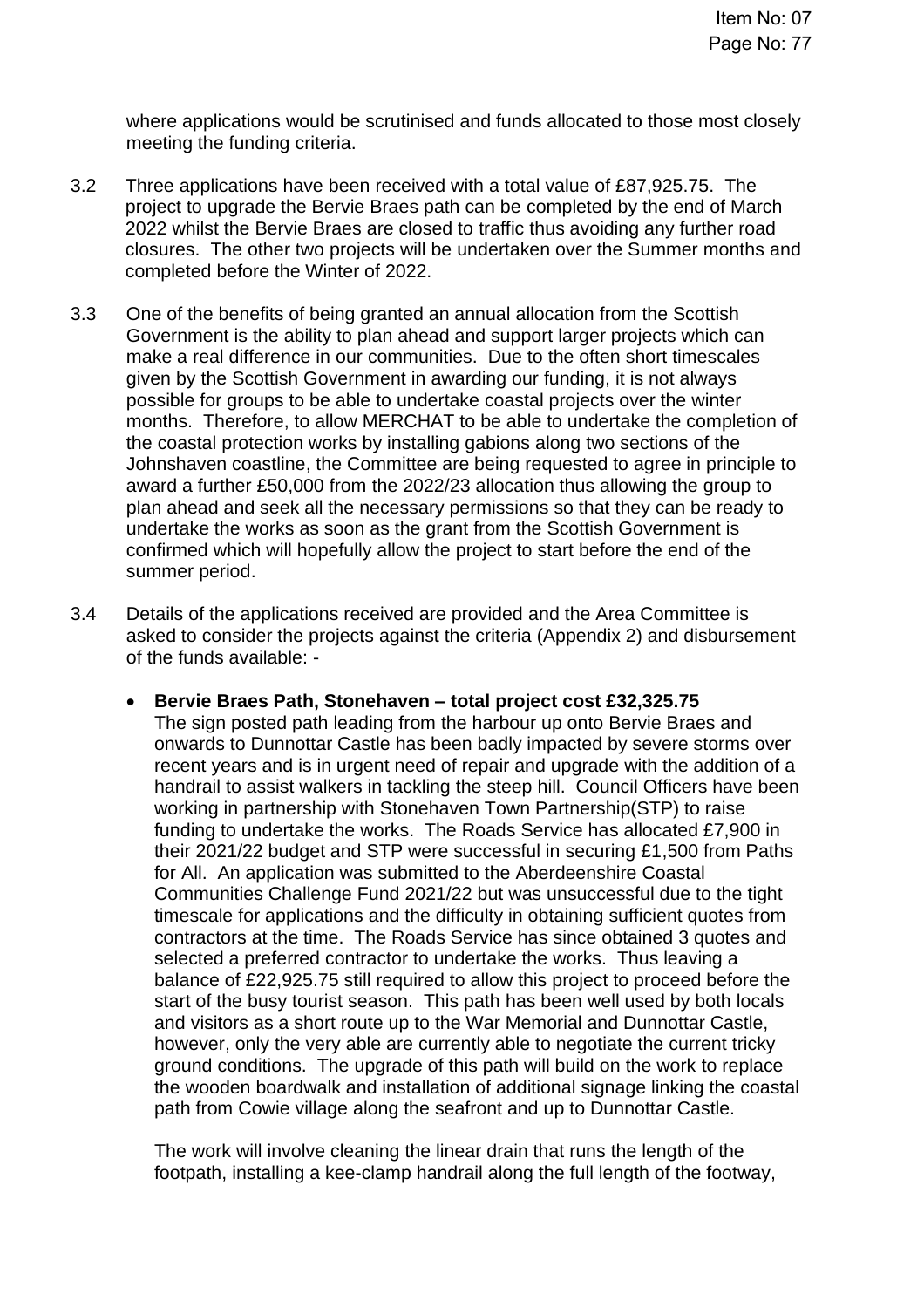lay a concrete path with a tamped finish in order to provide grip for footway users and install new stone steps at Castle Street at the end of the footpath. The work is hoped to be undertaken whilst the Bervie Braes are closed to traffic during the winter months with work aiming to be completed before it reopens on 28 March 2022.

• **Mearns Coastal Heritage Trail (MERCHAT) – Total project cost £40,000** Tangleha Artists Collective Limited (TAC) was established in 2016 as a notfor-profit limited company to (amongst other objectives) carry out and promote environmental improvement and practical conservation; facilitate and support new community ventures; organise meetings, training courses, skill share workshops and events and promote natural building, self-sufficient living and permaculture.

The Mearns Coastal Heritage Trail (MERCHAT) group was established in 2018 under the auspices of Our Mearns Tourism Association (OMTA) but became affiliated to TAC in November 2019 as this Company was more closely aligned with MERCHAT's objectives. Their work is supported by a wide range of local residents, landowners, businesses, heritage organisations, Community Councils and Aberdeenshire Councillors. TAC, via its subgroup MERCHAT, is currently focusing its activities on restoring and maintaining the Mearns Coastal Heritage Trail between Johnshaven and St Cyrus as a valuable asset in tourism, heritage, environmental and local social capital terms. The trail is at risk of being lost via a combination of neglect, natural coastal erosion and storm damage. The plan is to upgrade the most at risk areas section by section as funding allows to safeguard and reconstruct key sections of the path and future proof the route by reducing the risk of further erosion damage. If this is not done now, the damage to the path will be irreparable. If successful, its positive economic, social, environmental and health outcomes will provide long term benefits for the whole community of the Mearns. It is hoped that eventually people can walk or even cycle safely from St Cyrus to Inverbervie, and eventually on to Stonehaven.

The next phase requiring urgent attention is to add a further row of rocks in front of the Seagreens cottages to protect the path from further storm damage. This will require 720 tons of rock armour being purchased and positioned by local contractors, to include areas further around Seagreens Bay towards the Lime Kilns path which was restored in 2019. MERCHAT have confirmed that should the funding be granted they will be able to complete the works by Autumn 2022.

The next stretch of path requiring urgent attention is the placing of gabions along the edge of the Narrows track which have rusted and have now burst open. TAC would like to reinforce this area by building up rock armour from the base of the gabions to protect this area. This will require 800 tons of rock armour to be purchased and positioned by local contractors. The few hundred metres of track going south from Johnshaven is heavily potholed and often flooded. They would also like to resurface this track with type 1, which will be purchased, laid and compacted by local contractors. The total project cost is circa £50,000 with confirmed quotes yet to be obtained.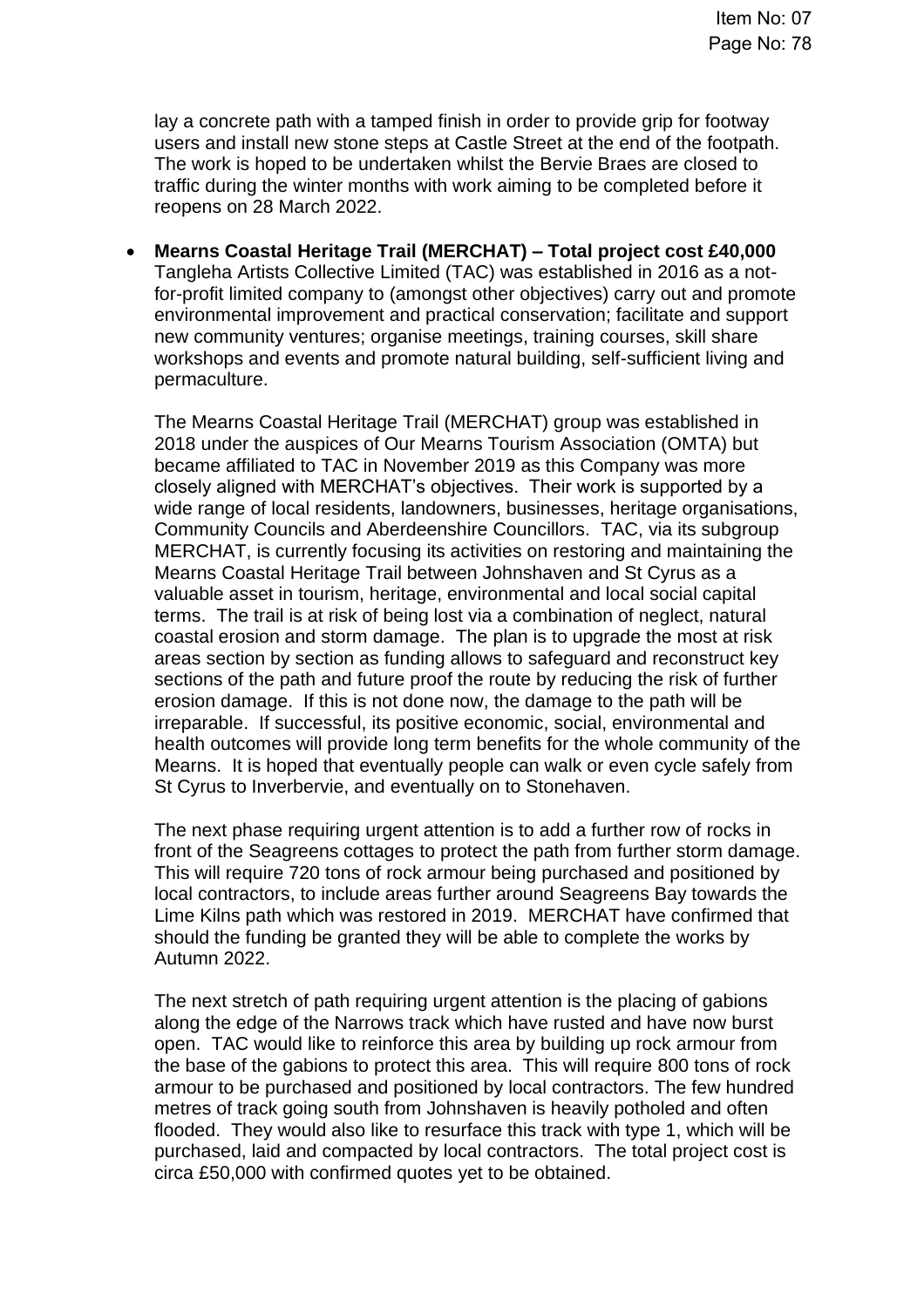To allow this additional piece of work to proceed it would be helpful for MERCHAT to have certainty of future funding to allow them to plan ahead and seek the necessary permissons. Therefore the Area Committee are being asked to agree in principle to allocate £50,000 of next year's Coastal Communities Area allocation to this project to allow the preparatory work to proceed so that works can proceed next summer. This would equate to approx. 50% of the total budget so would still allow funding to be made available for other coastal projects not yet identfied.

### • **Catterline Braes Action Group – total project cost £25,000**

The Catterline Braes Action Group (CBAG) was established in March 2015, with the objective of preserving the integrity of the Catterline Braes and raise funds to facilitate this. A number of projects have been completed to date, from implementing drainage solutions, planting trees to stabilising slopes by using ground anchors and geogrid mesh. These projects can be viewed at [https://www.cbag.org.uk/media/.](https://www.cbag.org.uk/media/)

There remain two major challenges which threaten the integrity of the Catterline Braes:

- 1. Landslides resulting from saturation of the soil on the braes, and
- 2. Landslides triggered by marine erosion (storm waves at high tide) at the base of the braes.

The local community, through CBAG, continue to address the first issue by installing and maintaining drainage and stabilisation solutions designed in collaboration with Glasgow Caledonian University and monitored by University of Aberdeen.

The second issue is more complex and beyond the capabilities of CBAG and the local community alone. Such works will require engineering studies, performed by recognised companies, who can fully assess the challenges and recommend solutions to support future funding applications to implement a suitable coastal erosion protection strategy.

Therefore, CBAG are seeking funds to engage a consultant to undertake a feasibility study to:

- 1. Perform modelling assessments to estimate the potential future beach erosion and cliff retreat as a result of rising sea-levels and wave action
- 2. Quantify the impact of this coastal erosion on the village of Catterline and its associated infrastructure (e.g. the access road to the harbour)
- 3. Recommend options which could be considered to address the issue.

Quotes are currently being obtained but an initial estimate has been sought with a value of circa £25,000 being a reasonable cost assumption for the works.

### **4 Council Priorities, Implications and Risk**

4.1 This report helps deliver the following Strategic Priorities: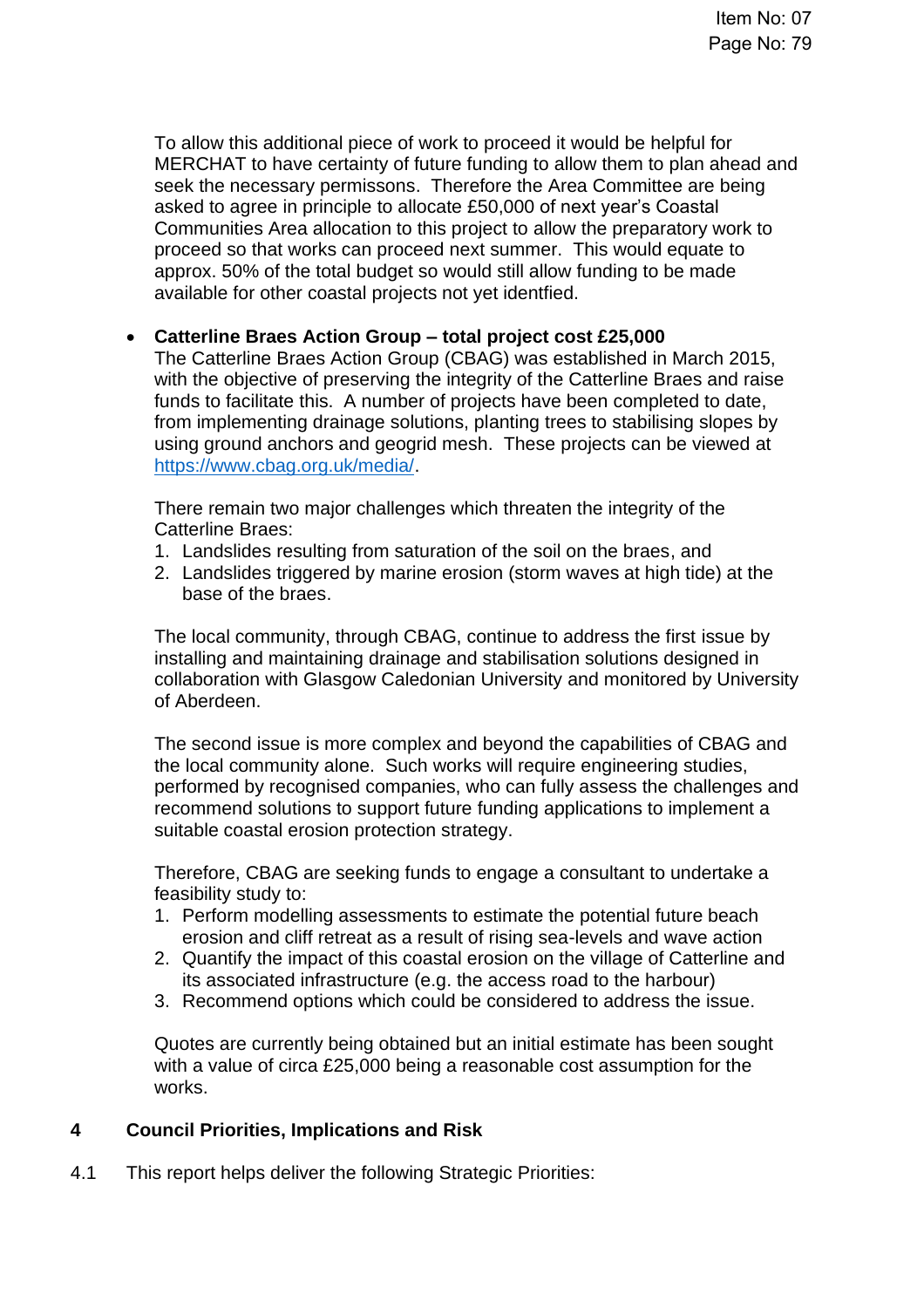| <b>Pillar</b>          | <b>Priority</b>              |
|------------------------|------------------------------|
| Our People             | Health & Wellbeing           |
| <b>Our Environment</b> | Infrastructure               |
|                        | <b>Resilient Communities</b> |

4.2 The table below shows whether risks and implications apply if the recommendations are agreed:

| <b>Subject</b>           | <b>Yes</b>      | <b>No</b> | N/A |
|--------------------------|-----------------|-----------|-----|
| Financial                | X               |           |     |
| <b>Staffing</b>          |                 | X         |     |
| Equalities and           |                 | X         |     |
| <b>Fairer Duty</b>       |                 |           |     |
| Scotland                 |                 |           |     |
| Children and             |                 | X         |     |
| Young People's           |                 |           |     |
| Rights and               |                 |           |     |
| Wellbeing                |                 |           |     |
| <b>Climate Change</b>    | IIA attached as |           |     |
| and Sustainability       | Appendix 1      |           |     |
| Health and               | IIA attached as |           |     |
| Wellbeing                | Appendix 1      |           |     |
| <b>Town Centre First</b> |                 | X         |     |

- 4.3 There is a potential financial risk to the Council in allocating grants to external community organisations. This will be mitigated by working closely with the community groups to ensure their projects remain on track and can be delivered within the funding timescales.
- 4.4 There are no staffing implications arising from this report. The management of this budget will be undertaken within existing area management resources.
- 4.5 An integrated impact assessment has been carried out as part of the development of the proposals set out above. It is included as Appendix 1 and there are positive impacts as follows*:*
	- Mental Health: The improvements to the paths will allow more people to get out and about and enjoy walking which has been shown to have a positive impact on mental health.
	- Exercise & Physical Activity: The improvements to the surface of both paths will make it more accessible to the majority of walkers. Unfortunately due to the steep nature of the Bervie Braes path it will not be accessible to wheelchair users but there is an alternative path along the road network. Similarly the improvements to the paths along the Johnshaven coastline will improve access but due to the nature of the coastline some sections of the path cannot be widened sufficient to provide wheelchair access. Both paths allow pedestrians to use a path away from traffic routes making it a more enjoyable experience.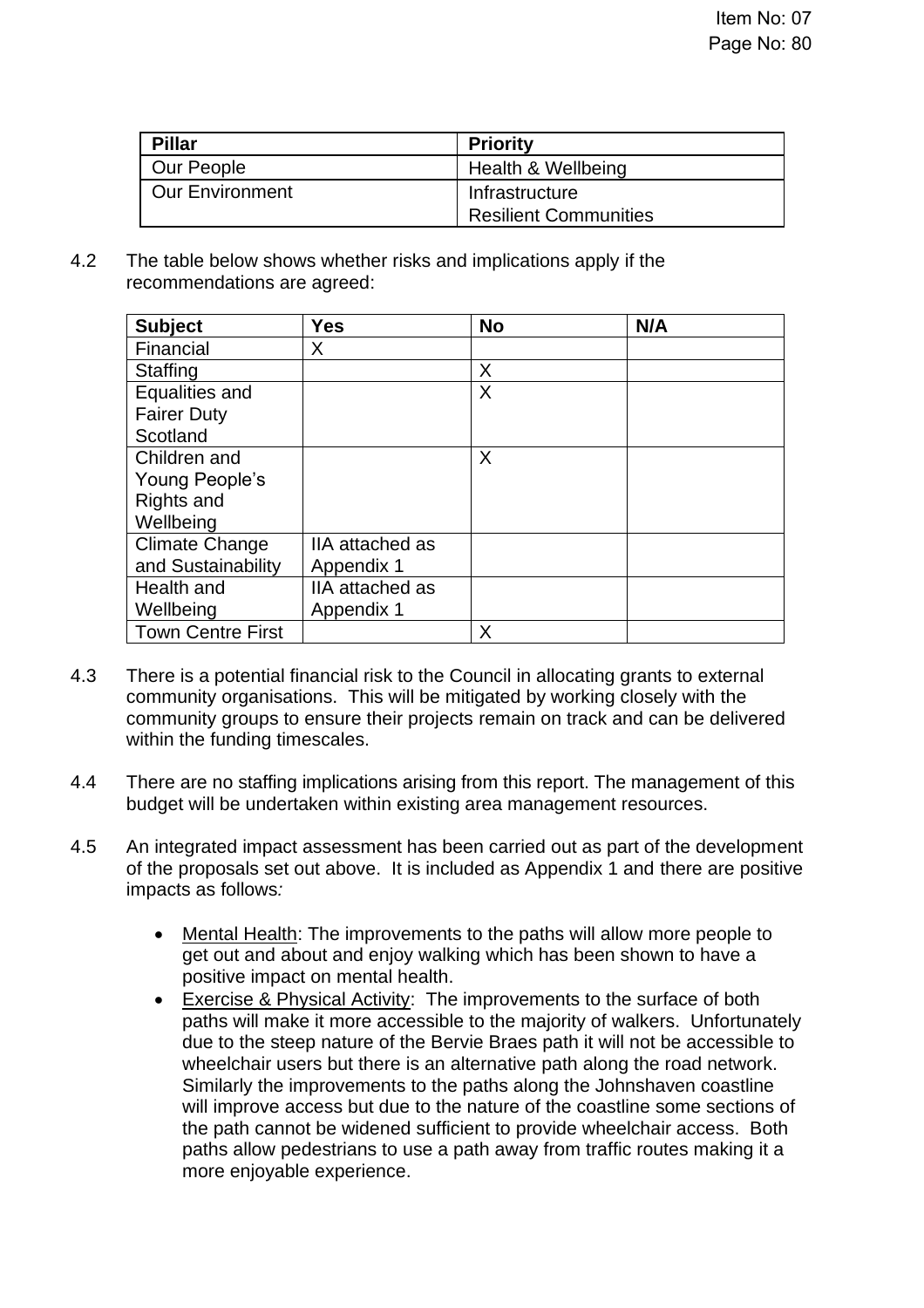- Infrastructure Resilience: All the projects aim to repair and upgrade current paths and improve coastal protection that have been impacted by severe weather in recent years. The projects will take into account the weather elements and ensure works are designed to be robust to deal with climate change.
- Quality of Environment: The repair work aims to improve the existing paths and access to our coastlines. This will have a positive impact in allowing more people to enjoy the outdoors and allow then to enjoy the natural environment.
- 4.6 The following Risks have been identified as relevant to this matter on a Corporate Level Corporate Risk Register 2021 (aberdeenshire.gov.uk):

**ACORP005** - Working with other organisations. **ACPOR006** – Reputation management (including social media).

The following Risks have been identified as relevant to this matter on a Strategic Level Plans and reports - [Aberdeenshire Council:](https://www.aberdeenshire.gov.uk/council-and-democracy/about-us/plans-and-reports/)

**ISR005** – Open spaces that encourage active, healthy lifestyles. **BSSR003** – We live within our means and use public money to maximise outcomes for our communities. **BSSR006** – Staff working close to the communities they serve, making decisions based on local need.

#### **5 Scheme of Governance**

- 5.1 The Head of Finance and Monitoring Officer within Business Services have been consulted in the preparation of this report and their comments are incorporated within the report and are satisfied that the report complies with the [Scheme of](https://www.aberdeenshire.gov.uk/council-and-democracy/scheme-of-governance/)  [Governance](https://www.aberdeenshire.gov.uk/council-and-democracy/scheme-of-governance/) and relevant legislation.
- 5.2 The Committee is able to consider and take a decision on this item in terms of Section B.1.1 of the [List of Committee Powers in Part 2A](http://publications.aberdeenshire.gov.uk/dataset/c8044f6f-e327-499f-bbc7-94ae9d699559/resource/8d829bb9-95e7-4c83-bc0b-63b76bcba159/download/list-of-committee-powers.pdf) of the Scheme of Governance in order to determine any matter that is specific to its Area not otherwise properly delegated to any other Committee.

#### **Alan Wood Director of Environment & Infrastructure Services**

Report prepared by Diane Henderson, K&M Area Project Officer 6 January 2022

### **List of Appendices:**

Appendix 1 – Integrated Impact Assessment Appendix 2 – Funding Criteria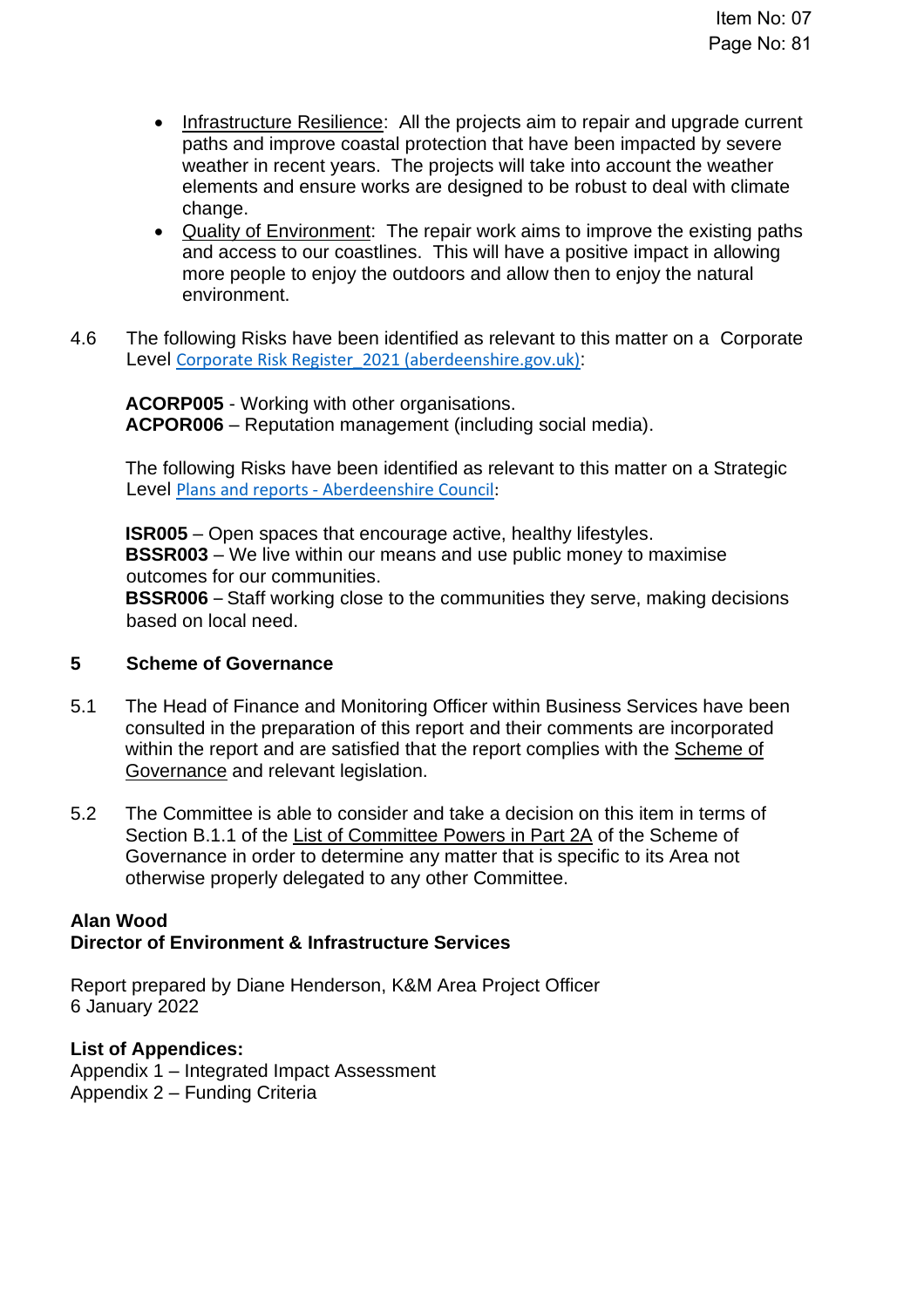# Aberdeenshire Council .

## Integrated Impact Assessment.

## Coastal Communities Funding Allocation 2021/22.

| Assessment ID                 | IIA-000345                  |
|-------------------------------|-----------------------------|
| <b>Lead Author</b>            | Diane Henderson             |
| <b>Additional Authors</b>     | Lesley Robertson            |
| <b>Service Reviewers</b>      | <b>Bruce Stewart</b>        |
| <b>Subject Matter Experts</b> | Susan Forbes, Claudia Cowie |
| Approved By                   | <b>Bruce Stewart</b>        |
| Approved On                   | Tuesday February 01, 2022   |
| <b>Publication Date</b>       | Tuesday February 01, 2022   |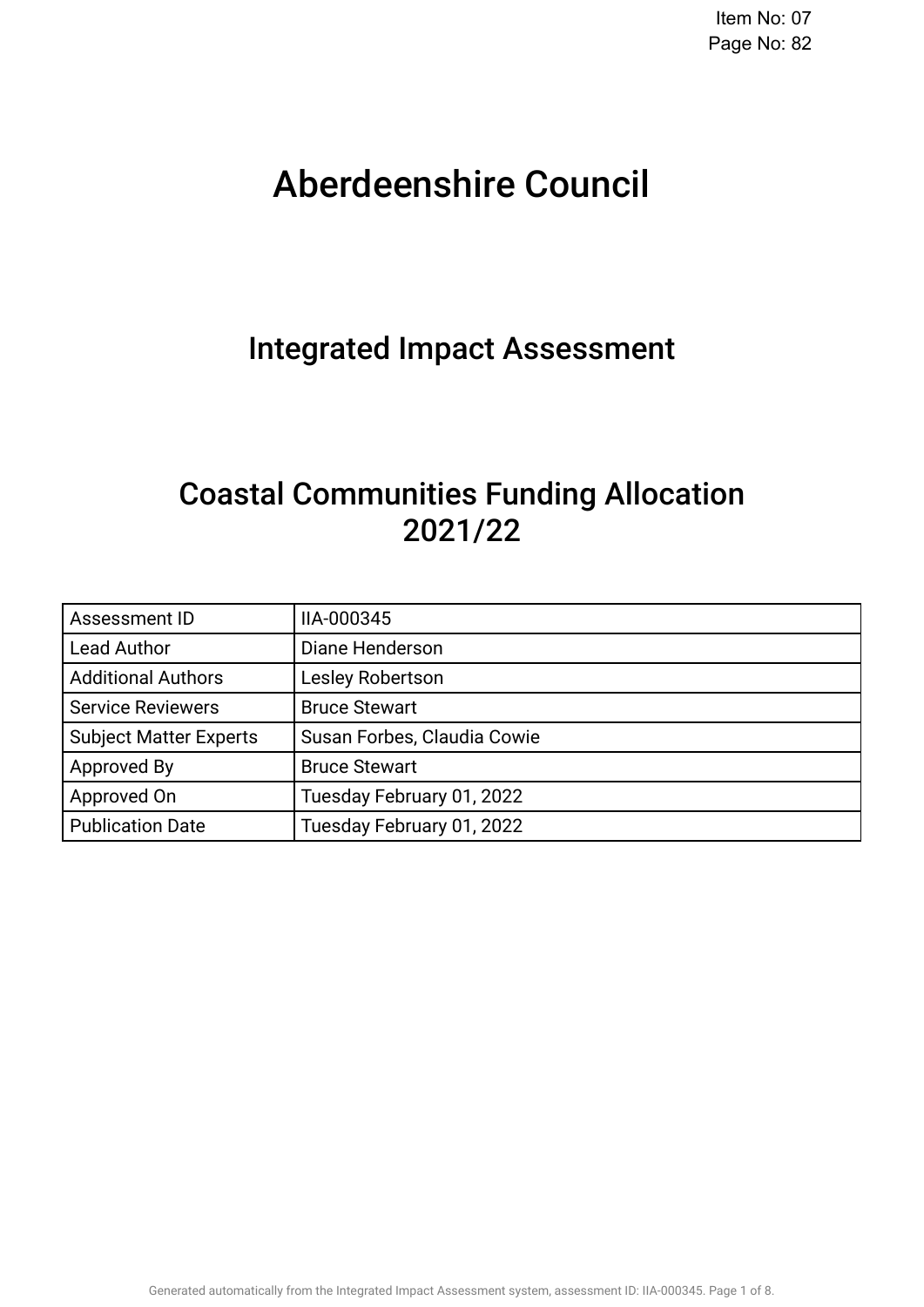## 1. Overview.

This document has been generated from information entered into the Integrated Impact Assessment system.

Aberdeenshire Council receive an annual allocation of funding from the Crown Estate Scotland. Part of the allocation is awarded to the four coastal Areas of Aberdeenshire to be disbursed with approval from the Area Committee. Councillors were consulted on the process for disbursing the Kincardine and Mearns allocation where it was agreed that communities should be invited to submit applications to the Kincardine & Mearns Area Committee where applications could be scrutinised and funds allocated to those most closely meeting the funding criteria.

Applications were sought for disbursement of the 2021/22 allocation of £89,558.75. In total 3 applications were received which are considered to meet the criteria. These applications will go forward to the Kincardine and Mearns Area Committee on 8 February 2022 for further scrutiny and consideration of allocating the funds.

During screening 3 of 10 questions indicated that detailed assessments were required, the screening questions and their answers are listed in the next section. This led to 2 out of 5 detailed impact assessments being completed. The assessments required are:

- Health Inequalities
- Sustainability and Climate Change

In total there are 6 positive impacts as part of this activity. There are 0 negative impacts, all impacts have been mitigated.

A detailed action plan with 0 points has been provided.

This assessment has been approved by bruce.stewart@aberdeenshire.gov.uk.

The remainder of this document sets out the details of all completed impact assessments.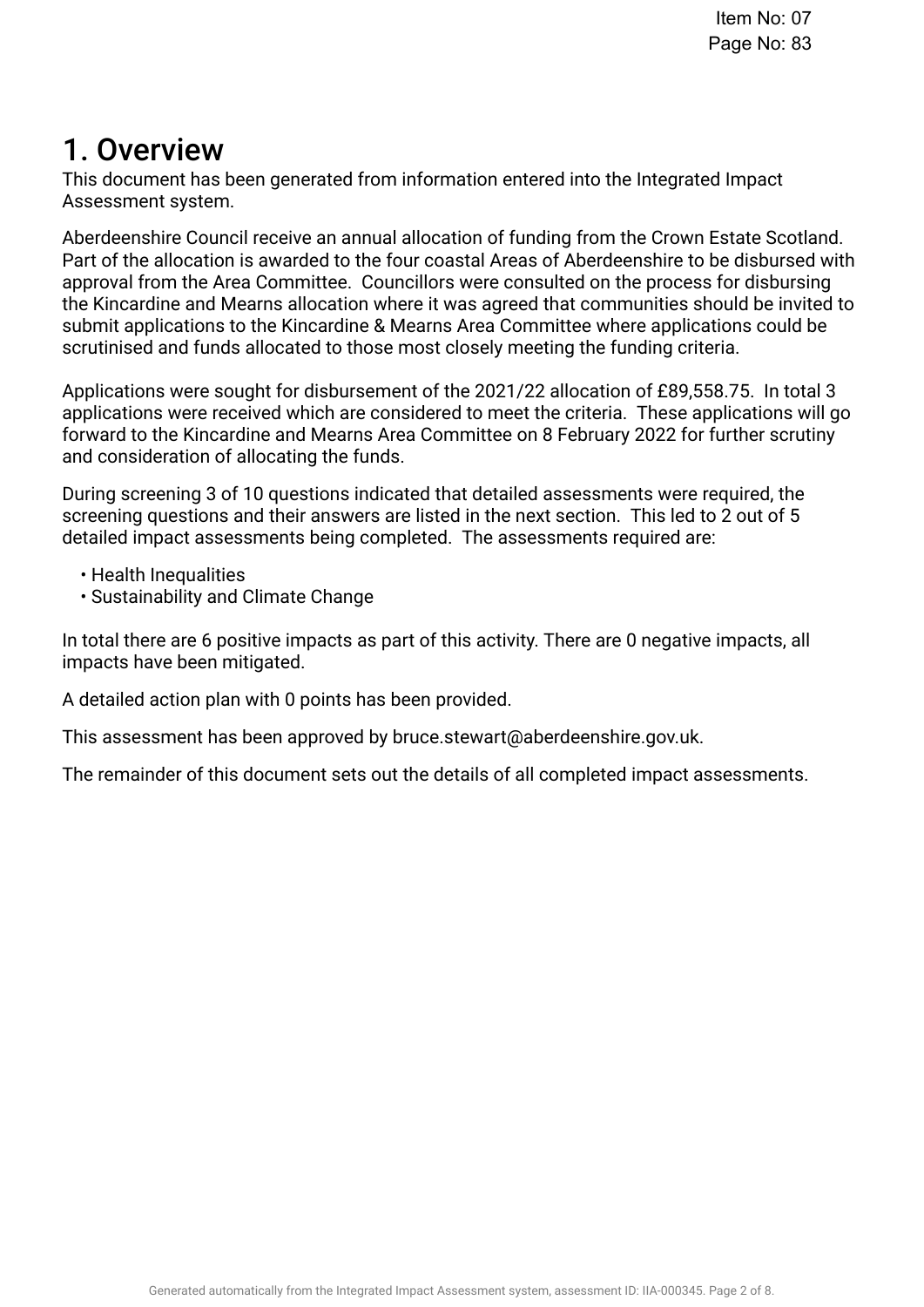## 2. Screening

| Could your activity / proposal / policy cause an impact in one (or more) of the<br>identified town centres?                                                                                           | No  |
|-------------------------------------------------------------------------------------------------------------------------------------------------------------------------------------------------------|-----|
| Would this activity / proposal / policy have consequences for the health and<br>wellbeing of the population in the affected communities?                                                              | Yes |
| Does the activity / proposal / policy have the potential to affect greenhouse gas<br>emissions (CO2e) in the Council or community and / or the procurement, use or<br>disposal of physical resources? | No. |
| Does the activity / proposal / policy have the potential to affect the resilience to<br>extreme weather events and/or a changing climate of Aberdeenshire Council or<br>community?                    | Yes |
| Does the activity / proposal / policy have the potential to affect the<br>environment, wildlife or biodiversity?                                                                                      | Yes |
| Does the activity / proposal / policy have an impact on people and / or groups<br>with protected characteristics?                                                                                     | No  |
| Is this activity / proposal / policy of strategic importance for the council?                                                                                                                         | No. |
| Does this activity / proposal / policy reduce inequality of outcome?                                                                                                                                  | No  |
| Does this activity / proposal / policy have an impact on children / young<br>people's rights?                                                                                                         | No  |
| Does this activity / proposal / policy have an impact on children / young<br>people's wellbeing?                                                                                                      | No. |
|                                                                                                                                                                                                       |     |

## 3. Impact Assessments

| <b>Children's Rights and Wellbeing</b>     | Not Required                   |
|--------------------------------------------|--------------------------------|
| <b>Climate Change and Sustainability</b>   | No Negative Impacts Identified |
| <b>Equalities and Fairer Scotland Duty</b> | Not Required                   |
| <b>Health Inequalities</b>                 | No Negative Impacts Identified |
| <b>Town Centre's First</b>                 | <b>Not Required</b>            |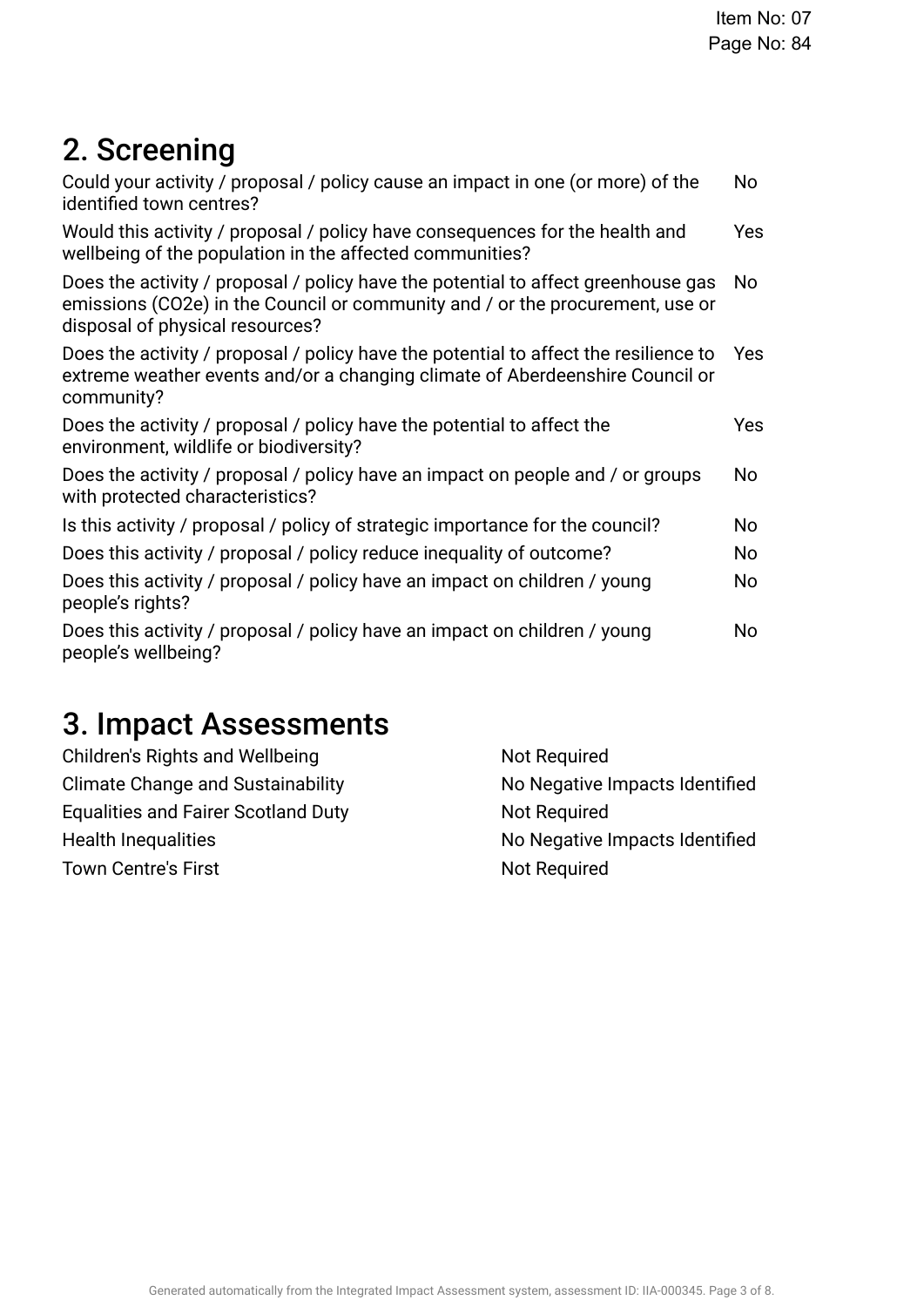## 4. Health Inequalities Impact Assessment

## 4.1. Health Behaviours

| <b>Indicator</b>                      | <b>Positive</b> | <b>Neutral</b> | <b>Negative</b> | <b>Unknown</b> |
|---------------------------------------|-----------------|----------------|-----------------|----------------|
| <b>Healthy eating</b>                 |                 | Yes            |                 |                |
| <b>Exercise and physical activity</b> | Yes             |                |                 |                |
| Substance use - tobacco               |                 | Yes            |                 |                |
| Substance use - alcohol               |                 | Yes            |                 |                |
| Substance use $-$ drugs               |                 | Yes            |                 |                |
| <b>Mental health</b>                  | Yes             |                |                 |                |

### 4.2. Positive Impacts

| <b>Impact Area</b>                       | Impact                                                                                                                                                                                                                                                                                                                                                                                                                                                                                                                                                                                                                                    |
|------------------------------------------|-------------------------------------------------------------------------------------------------------------------------------------------------------------------------------------------------------------------------------------------------------------------------------------------------------------------------------------------------------------------------------------------------------------------------------------------------------------------------------------------------------------------------------------------------------------------------------------------------------------------------------------------|
| <b>Exercise and physical</b><br>activity | The improvements to the surface of both paths will make it more<br>accessible to the majority of walkers. Unfortunately due to the<br>steep nature of the Bervie Braes path it will not be accessible to<br>wheelchair users but there is an alternative path along the road<br>network. Similarly the improvements to the paths along the<br>Johnshaven coastline will improve access but due to the nature<br>of the coastline some sections of the path cannot be widened<br>sufficient to provide wheelchair access. Both paths allow<br>pedestrians to use a path away from traffic routes making it a<br>more enjoyable experience. |
| <b>Mental health</b>                     | The improvements to the paths will allow more people to get out<br>and about and enjoy walking which has been shown to have a<br>positive impact on mental health.                                                                                                                                                                                                                                                                                                                                                                                                                                                                        |

## 4.3. Evidence

| $\sim$<br>--<br><b>Means?</b><br>0.010<br><b>v</b> ne<br><b>Illrce</b><br>$\sim$<br>_____ |  |  |  |  |
|-------------------------------------------------------------------------------------------|--|--|--|--|
|-------------------------------------------------------------------------------------------|--|--|--|--|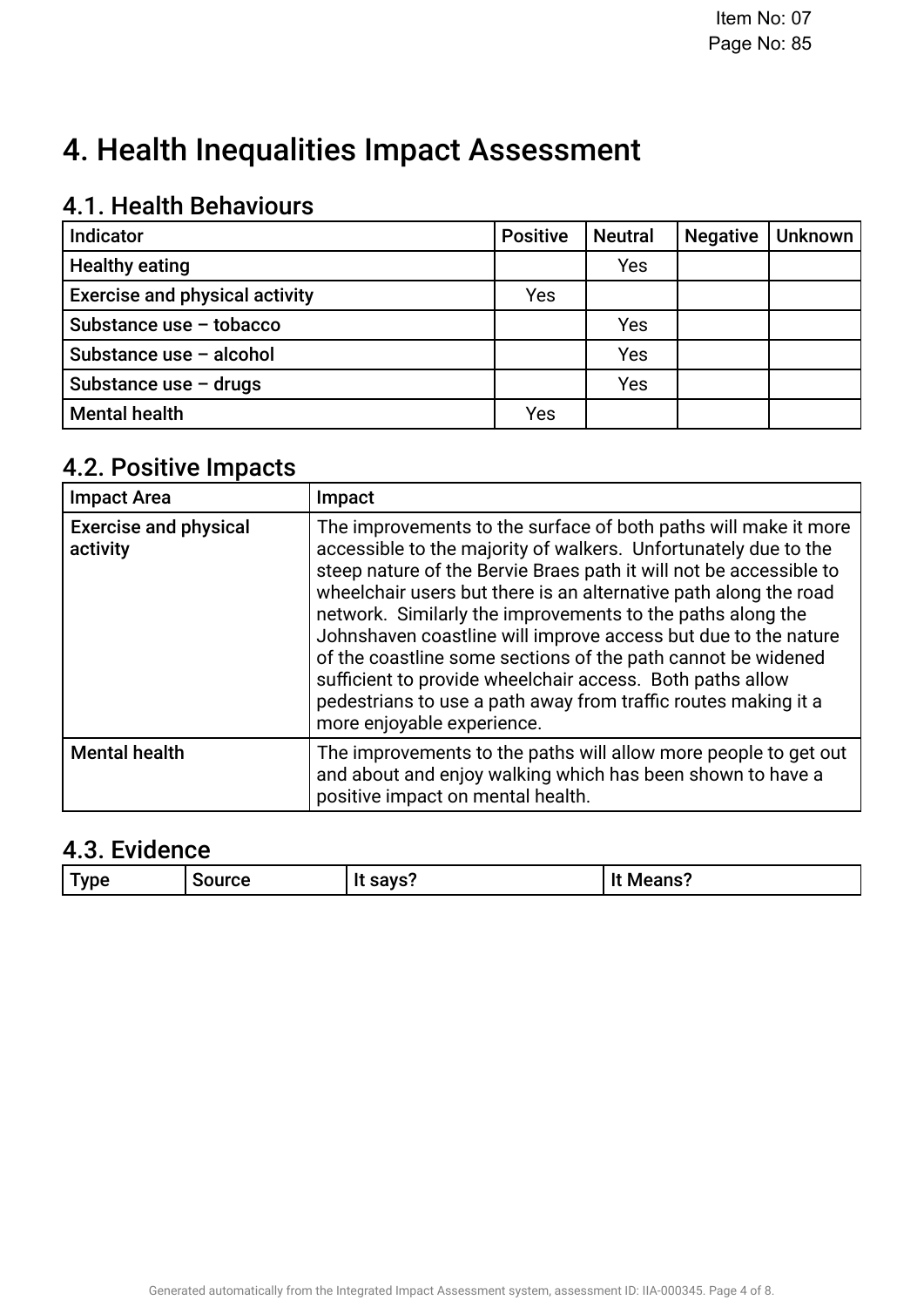| <b>Type</b>              | <b>Source</b>                                                              | It says?                                                                                                                                                                                                                                                                                                                                                                                                                                                                                                                                 | It Means?                                                                                                                                                                                    |
|--------------------------|----------------------------------------------------------------------------|------------------------------------------------------------------------------------------------------------------------------------------------------------------------------------------------------------------------------------------------------------------------------------------------------------------------------------------------------------------------------------------------------------------------------------------------------------------------------------------------------------------------------------------|----------------------------------------------------------------------------------------------------------------------------------------------------------------------------------------------|
| External<br>Consultation | Committee<br>report on<br>Community<br>Impact<br>Assessment                | A survey was undertaken in<br>May to July 2021 into the<br>impact of the global<br>COVID-19 pandemic on our<br>communities. A report was<br>presented with findings to<br>Aberdeenshire Council on 23<br>September 2021. The<br>findings showed that people<br>had suffered from anxiety,<br>lack of exercise and had put<br>on weight. The three most<br>popular activities<br>respondents indicated that<br>they were doing to address<br>these issues included<br>walking (80%), exercising at<br>home (28%) and cycling<br>$(19%)$ . | With more people now<br>working from home they are<br>undertaking their exercise<br>more locally and therefore<br>demonstrates a need for<br>better quality paths within<br>our communities. |
| External<br>Consultation | Stonehaven<br>Participatory<br><b>Budgeting</b><br>Exercise                | <b>Comments submitted</b><br>included requests for safer<br>walking paths for family<br>access in Stonehaven,<br>improving connectivity<br>around Stonehaven, improve<br>the path from the harbour to<br>Dunnottar Castle.                                                                                                                                                                                                                                                                                                               | The project to improve the<br>path leading from the<br>harbour up onto Bervie Braes<br>with the inclusion of a new<br>handrail will address these<br>suggestions/comments.                   |
| External<br>Consultation | <b>New LOIP Priority</b><br>- Health &<br>Wellbeing                        | This recognises that Mental<br>Health & Wellbeing is an<br>important contribution to our<br>wellbeing in Aberdeenshire<br>as we recover from the<br>impact of COVID-19.                                                                                                                                                                                                                                                                                                                                                                  | It promotes taking part in<br>physical activity as a means<br>to improve mental wellbeing<br>and promote recovery.                                                                           |
| <b>Internal Data</b>     | Aberdeenshire<br><b>Council Strategic</b><br>Assessment<br>2020/21 - Draft | The Strategic Assessment<br>provides an overview of<br>health and wellbeing lifestyle<br>factors including activity and<br>mental health (see page 32).<br>The document also makes<br>reference to the Scottish<br>Health Survey (page 114).<br>Both documents site mental<br>health and obesity as<br>growing challenges and that<br>poverty has an impact on<br>people being able to access<br>sports facilities.                                                                                                                      | Having good quality outdoor<br>paths which people can<br>access freely will contribute<br>to improving healthy<br>lifestyles.                                                                |

## 4.4. Overall Outcome

No Negative Impacts Identifed.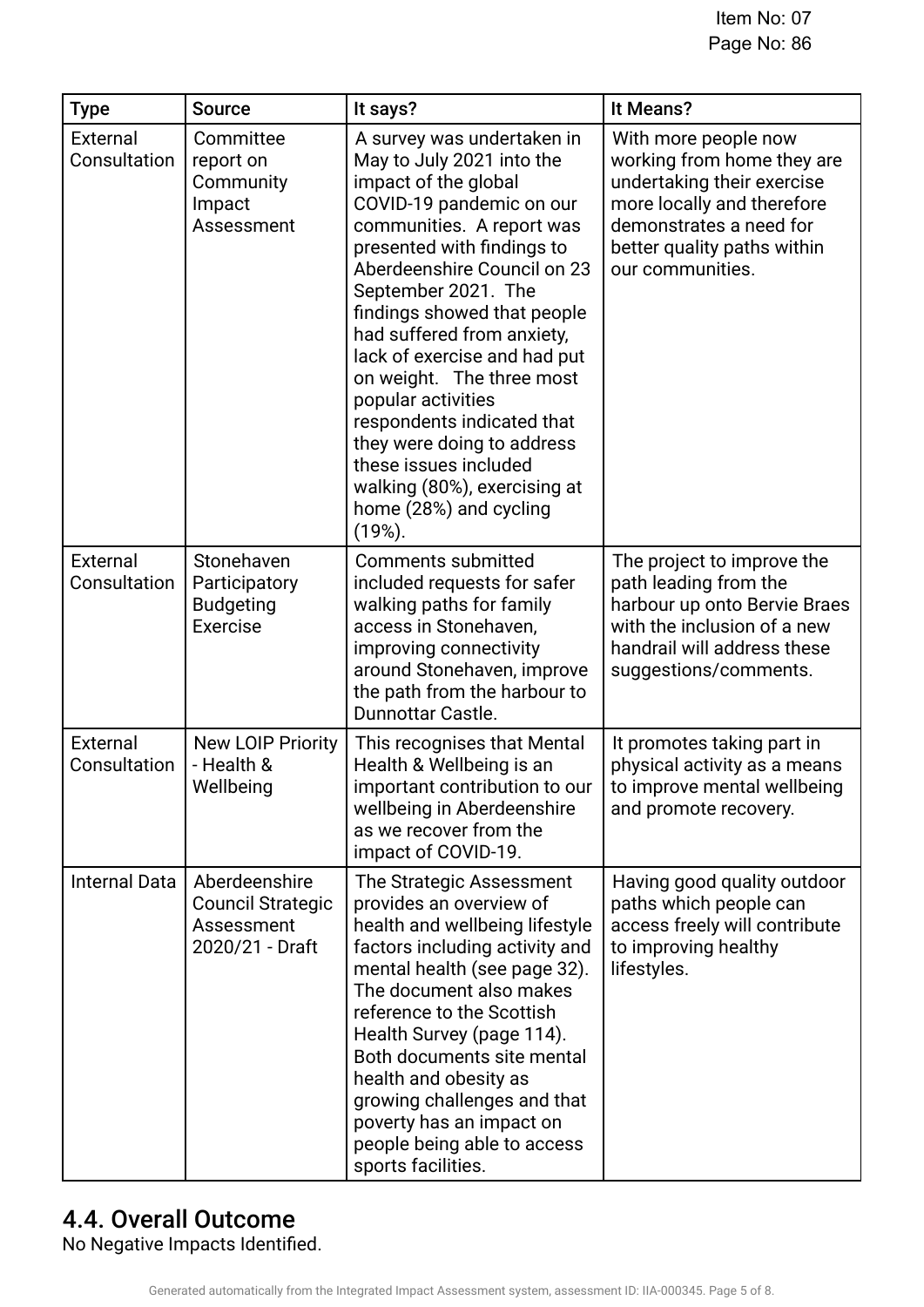Two of the projects will repair and upgrade current paths to make them more accessible to walkers. The third project aims to fnd solutions to prevent further coastal erosion to protect the coastline which is currently well used by both locals and visitors. All projects will provide improvements within their communities and for visitors to the area.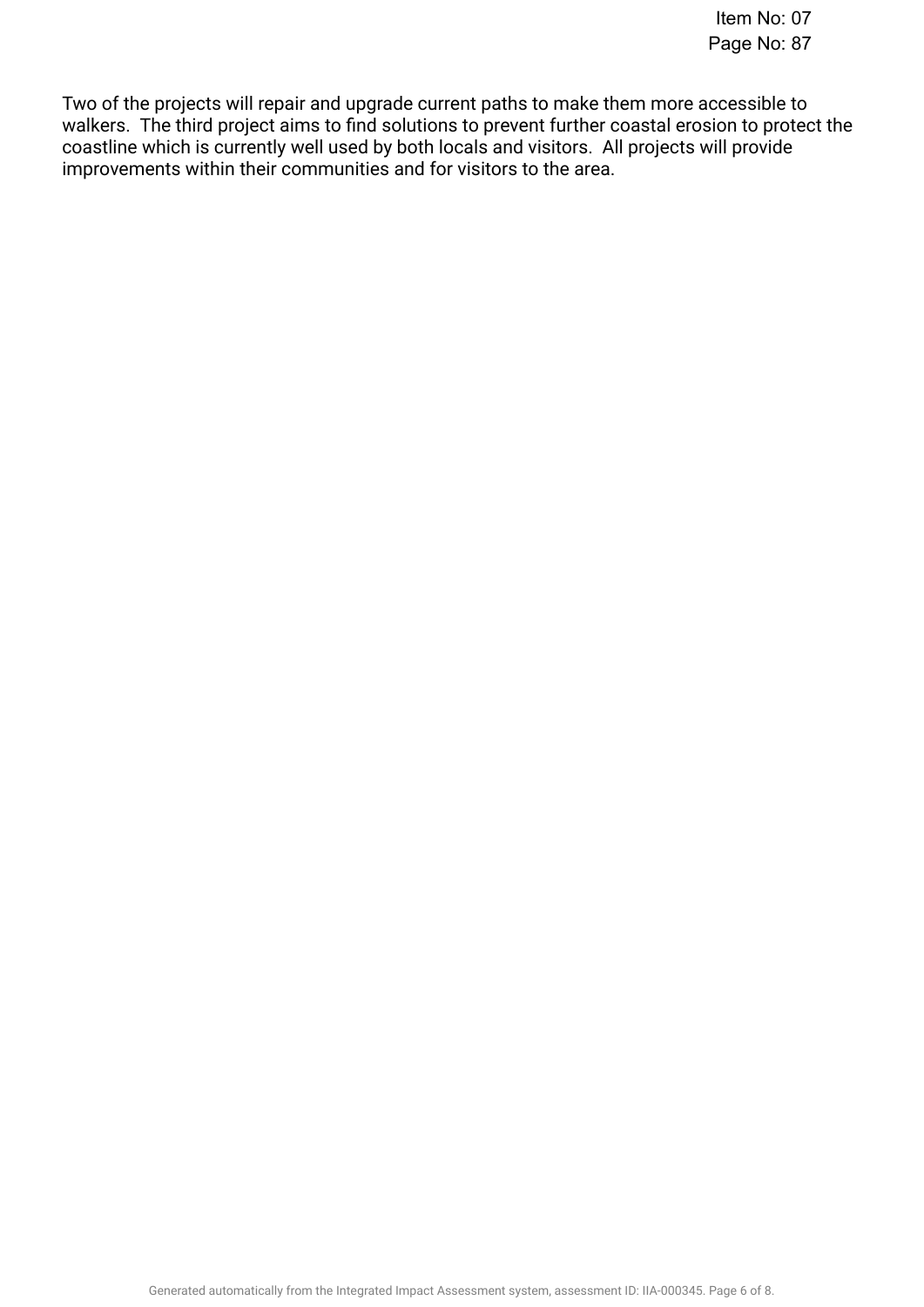## 5. Sustainability and Climate Change Impact Assessment

#### Indicator. Positive. Neutral . Negative. Unknown. Consumption of energy, Yes Consumption of energy, negative, No. Consumption of energy, unknown, No. Energy efficiency Yes Energy efciency, negative, No. Energy efciency, unknown, No. Energy source, Yes Energy source, negative, No. Energy source, unknown, No. Low carbon transition, Yes Low carbon transition, negative, No. Low carbon transition, unknown, No. Consumption of physical resources, Yes Consumption of physical resources, negative, No. Consumption of physical resources, unknown, No. Waste and circularity, Yes Waste and circularity, negative, No. Waste and circularity, unknown, No. Circular economy transition, Yes Circular economy transition, negative, No. Circular economy transition, unknown, No. Economic and social transition, Yes Economic and social transition, negative, No. Economic and social transition, unknown, No.

### 5.1. Emissions and Resources

### 5.2. Biodiversity and Resilience

| <b>Indicator</b>                 | <b>Positive</b> | <b>Neutral</b> | <b>Negative</b> | <b>Unknown</b> |
|----------------------------------|-----------------|----------------|-----------------|----------------|
| <b>Quality of environment</b>    | <b>Yes</b>      |                |                 |                |
| <b>Quantity of environment</b>   |                 | Yes            |                 |                |
| <b>Wildlife and biodiversity</b> |                 | Yes            |                 |                |
| Infrastructure resilience        | Yes             |                |                 |                |
| <b>Council resilience</b>        |                 | Yes            |                 |                |
| <b>Community resilience</b>      |                 | Yes            |                 |                |
| Adaptation                       |                 | Yes            |                 |                |

### 5.3. Positive Impacts

| <b>Impact Area</b>            | Impact                                                                                                                                                                                                                                                                                          |
|-------------------------------|-------------------------------------------------------------------------------------------------------------------------------------------------------------------------------------------------------------------------------------------------------------------------------------------------|
| Infrastructure resilience     | All the projects aim to repair and upgrade current paths and<br>improve coastal protection that have been impacted by severe<br>weather in recent years. The projects will take into account the<br>weather elements and ensure works are designed to be robust to<br>deal with climate change. |
| <b>Quality of environment</b> | The repair work aims to improve the existing paths and access to<br>our coastlines. This will have a positive impact in allowing more<br>people to enjoy the outdoors and allow then to enjoy the natural<br>environment.                                                                       |

### 5.4. Evidence

| . savs?<br><b>vne</b><br>Source<br> | . . |  |  | Means? |
|-------------------------------------|-----|--|--|--------|
|-------------------------------------|-----|--|--|--------|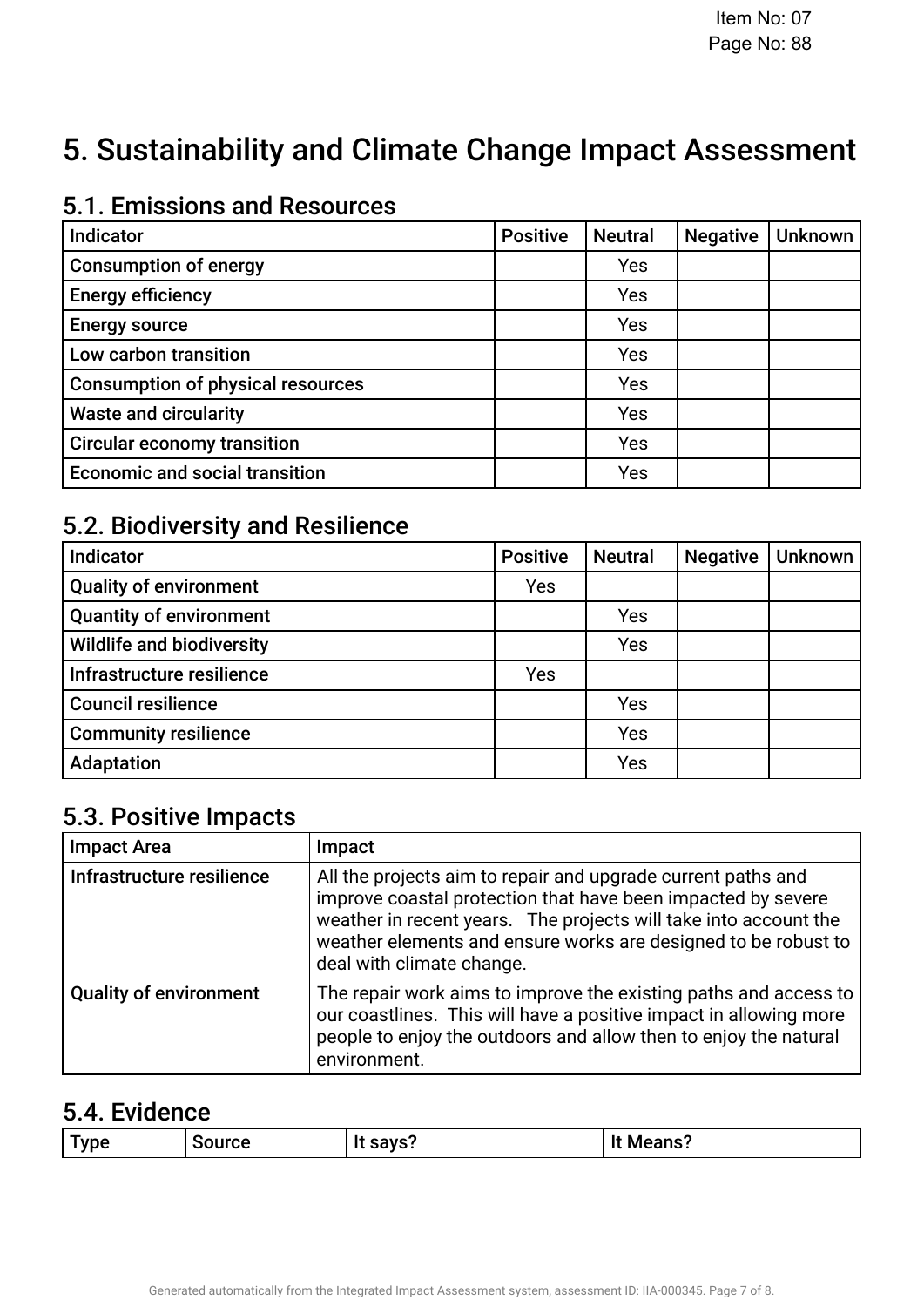| <b>Type</b>              | <b>Source</b>     | It says?                                                                                                                                                                                                                | It Means?                                                                                                          |
|--------------------------|-------------------|-------------------------------------------------------------------------------------------------------------------------------------------------------------------------------------------------------------------------|--------------------------------------------------------------------------------------------------------------------|
| External<br>Consultation | Feasibility study | A feasibility study is to be<br>undertaken by a consultant<br>into the coastal erosion at<br>Catterline. At this stage it<br>would preemptive to<br>comment on the findings and<br>potential future<br>recommendations. | It is unknown at this stage<br>what works will be required<br>to prevent further coastal<br>erosion at Catterline. |

### 5.5. Overall Outcome.

No Negative Impacts Identifed.

Two of the projects aim to upgrade existing paths but taking into account the environment and weather elements to provide a long lasting solution. It is not possible to identify at this stage what the future plans will be from the Feasibility Study tackling the Catterline coastal erosion.